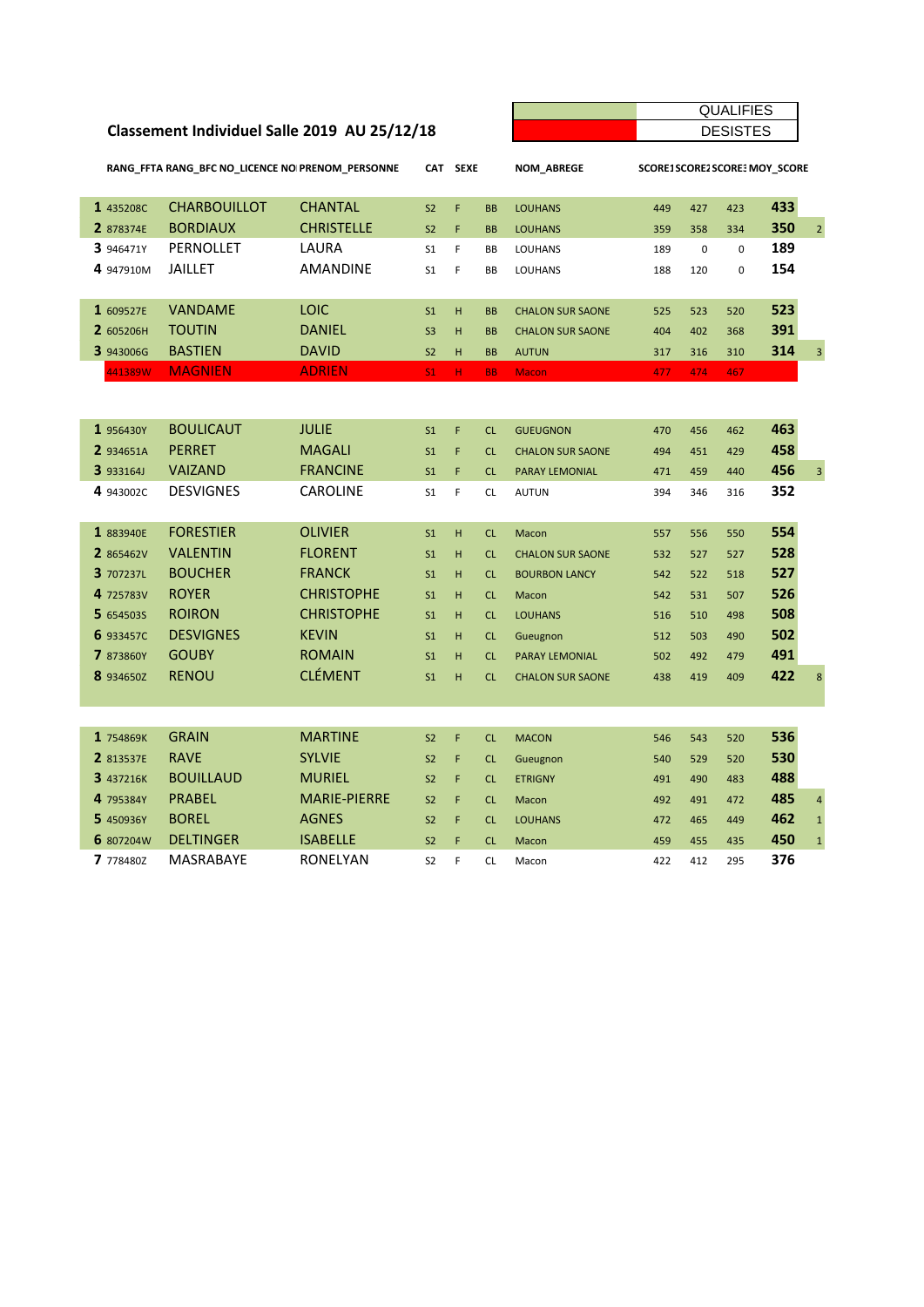| <b>TARDY</b><br>1 838876X       | <b>MICHAEL</b>                                                                                                                                                    | S <sub>2</sub>                                                                                                                                                                                                              | H                                                              | CL               | <b>MACON</b>                                    | 548                                                                                                                                                                                                                                      | 546                             | 525                                    | 539                             |                                                                                                                                         |
|---------------------------------|-------------------------------------------------------------------------------------------------------------------------------------------------------------------|-----------------------------------------------------------------------------------------------------------------------------------------------------------------------------------------------------------------------------|----------------------------------------------------------------|------------------|-------------------------------------------------|------------------------------------------------------------------------------------------------------------------------------------------------------------------------------------------------------------------------------------------|---------------------------------|----------------------------------------|---------------------------------|-----------------------------------------------------------------------------------------------------------------------------------------|
| <b>BERLAND</b><br>2 232946C     | <b>NICOLAS</b>                                                                                                                                                    | S <sub>2</sub>                                                                                                                                                                                                              | H                                                              | CL               | PARAY LEMONIAL                                  | 547                                                                                                                                                                                                                                      | 536                             | 520                                    | 534                             |                                                                                                                                         |
| <b>BOUCHOUX</b>                 | <b>FABRICE</b>                                                                                                                                                    | S <sub>2</sub>                                                                                                                                                                                                              | H                                                              | CL               | Gueugnon                                        | 517                                                                                                                                                                                                                                      | 510                             | 500                                    | 509                             |                                                                                                                                         |
| <b>LOUDNOT</b><br>4 421814U     | <b>CHRISTOPHE</b>                                                                                                                                                 | S <sub>2</sub>                                                                                                                                                                                                              | H                                                              | CL               | <b>MONTCEAU LES MINES</b>                       | 503                                                                                                                                                                                                                                      | 501                             | 495                                    | 499                             |                                                                                                                                         |
| <b>BEZIER</b>                   | <b>DOMINIQUE</b>                                                                                                                                                  | S <sub>2</sub>                                                                                                                                                                                                              | H                                                              | CL               | <b>CLUNY</b>                                    | 517                                                                                                                                                                                                                                      | 491                             | 489                                    | 499                             |                                                                                                                                         |
| <b>MINGOT</b><br>6 857949D      | <b>BRUNO</b>                                                                                                                                                      | S <sub>2</sub>                                                                                                                                                                                                              | H                                                              | CL               | <b>EPINAC</b>                                   | 498                                                                                                                                                                                                                                      | 488                             | 482                                    | 489                             |                                                                                                                                         |
| <b>TRINQUETEL</b>               | <b>JEAN-MARC</b>                                                                                                                                                  | S <sub>2</sub>                                                                                                                                                                                                              | H                                                              | CL               | <b>AUTUN</b>                                    | 511                                                                                                                                                                                                                                      | 476                             | 475                                    | 487                             |                                                                                                                                         |
| <b>RONDINI</b><br>8 916522V     | <b>BRUNO</b>                                                                                                                                                      | S <sub>2</sub>                                                                                                                                                                                                              | H                                                              | CL               | <b>BOURBON LANCY</b>                            | 487                                                                                                                                                                                                                                      | 483                             | 482                                    | 484                             | $\bf 8$                                                                                                                                 |
| <b>VACHET</b>                   |                                                                                                                                                                   | S <sub>2</sub>                                                                                                                                                                                                              | H                                                              | CL               | <b>BOURBON LANCY</b>                            | 488                                                                                                                                                                                                                                      | 478                             | 477                                    | 481                             |                                                                                                                                         |
| <b>CHAPONNEAU</b><br>10 859018R | <b>PHILIPPE</b>                                                                                                                                                   | S <sub>2</sub>                                                                                                                                                                                                              | H                                                              | CL               | Gueugnon                                        | 494                                                                                                                                                                                                                                      | 473                             | 473                                    | 480                             | $\overline{2}$                                                                                                                          |
| <b>BRIDET</b><br>11 895535H     | <b>FREDERIC</b>                                                                                                                                                   | S <sub>2</sub>                                                                                                                                                                                                              | H                                                              | <b>CL</b>        | <b>ETRIGNY</b>                                  | 483                                                                                                                                                                                                                                      | 474                             | 457                                    | 471                             |                                                                                                                                         |
| <b>BESSON</b><br>12 843949L     | <b>ERIC</b>                                                                                                                                                       | S <sub>2</sub>                                                                                                                                                                                                              | н                                                              | <b>CL</b>        | <b>AUTUN</b>                                    | 489                                                                                                                                                                                                                                      | 446                             | 429                                    | 454                             |                                                                                                                                         |
| <b>DEROSA</b>                   | <b>STÉPHAN</b>                                                                                                                                                    | S <sub>2</sub>                                                                                                                                                                                                              | H                                                              | <b>CL</b>        | <b>MACON</b>                                    | 466                                                                                                                                                                                                                                      | 460                             | 418                                    | 448                             |                                                                                                                                         |
| <b>BADON</b>                    | PASCAL                                                                                                                                                            | S <sub>2</sub>                                                                                                                                                                                                              | H                                                              | <b>CL</b>        | MONTCEAU LES MINES                              | 483                                                                                                                                                                                                                                      | 462                             | 393                                    | 446                             |                                                                                                                                         |
| 15 808857T<br><b>HUMBLIN</b>    | <b>HERVE</b>                                                                                                                                                      | S <sub>2</sub>                                                                                                                                                                                                              | H                                                              | <b>CL</b>        | <b>CHALON SUR SAONE</b>                         | 451                                                                                                                                                                                                                                      | 431                             | 420                                    | 434                             |                                                                                                                                         |
| <b>FRAISSE</b><br>16 937878H    | <b>JEAN PIERRE</b>                                                                                                                                                | S <sub>2</sub>                                                                                                                                                                                                              | H                                                              | <b>CL</b>        | <b>CHALON SUR SAONE</b>                         | 439                                                                                                                                                                                                                                      | 437                             | 422                                    | 433                             |                                                                                                                                         |
|                                 |                                                                                                                                                                   |                                                                                                                                                                                                                             |                                                                |                  |                                                 |                                                                                                                                                                                                                                          |                                 |                                        |                                 |                                                                                                                                         |
| <b>BRUNEAU</b><br>1 385670G     | <b>BENEDICTE</b>                                                                                                                                                  | S <sub>3</sub>                                                                                                                                                                                                              | F                                                              | CL               | <b>CHALON SUR SAONE</b>                         | 506                                                                                                                                                                                                                                      | 496                             | 492                                    | 498                             |                                                                                                                                         |
| <b>ESPINOSA</b><br>2 910866X    | <b>JOELLE</b>                                                                                                                                                     | S <sub>3</sub>                                                                                                                                                                                                              | F                                                              | CL               | Gueugnon                                        | 495                                                                                                                                                                                                                                      | 488                             | 482                                    | 488                             |                                                                                                                                         |
| <b>MEUNIER</b><br>3 369652W     | <b>FRANCELINE</b>                                                                                                                                                 | S <sub>3</sub>                                                                                                                                                                                                              | F                                                              | CL               | Gueugnon                                        | 467                                                                                                                                                                                                                                      | 463                             | 460                                    | 463                             |                                                                                                                                         |
| 4 777314G                       |                                                                                                                                                                   | S <sub>3</sub>                                                                                                                                                                                                              | F                                                              | CL               | <b>MONTCEAU LES MINES</b>                       | 459                                                                                                                                                                                                                                      | 456                             | 445                                    |                                 | $\overline{\mathbf{4}}$                                                                                                                 |
| 5 709939Y                       |                                                                                                                                                                   | S <sub>3</sub>                                                                                                                                                                                                              | $\mathsf F$                                                    | <b>CL</b>        |                                                 | 469                                                                                                                                                                                                                                      | 444                             | 434                                    | 449                             |                                                                                                                                         |
|                                 |                                                                                                                                                                   |                                                                                                                                                                                                                             | F                                                              |                  |                                                 |                                                                                                                                                                                                                                          |                                 |                                        |                                 |                                                                                                                                         |
|                                 |                                                                                                                                                                   |                                                                                                                                                                                                                             |                                                                |                  |                                                 |                                                                                                                                                                                                                                          |                                 |                                        |                                 |                                                                                                                                         |
|                                 |                                                                                                                                                                   |                                                                                                                                                                                                                             |                                                                |                  |                                                 |                                                                                                                                                                                                                                          |                                 |                                        |                                 |                                                                                                                                         |
| 1 229690N                       |                                                                                                                                                                   | S <sub>3</sub>                                                                                                                                                                                                              | H                                                              | CL               |                                                 | 548                                                                                                                                                                                                                                      | 545                             | 541                                    |                                 |                                                                                                                                         |
| <b>MARQUIS</b><br>2 074192U     | <b>LIONEL</b>                                                                                                                                                     | S <sub>3</sub>                                                                                                                                                                                                              | H                                                              | CL               | <b>MACON</b>                                    | 540                                                                                                                                                                                                                                      | 534                             | 522                                    | 532                             |                                                                                                                                         |
| <b>STEMPHELET</b><br>3 205107T  | <b>PASCAL</b>                                                                                                                                                     | S <sub>3</sub>                                                                                                                                                                                                              | H                                                              | CL               | <b>CHAGNY</b>                                   | 524                                                                                                                                                                                                                                      | 521                             | 514                                    | 519                             |                                                                                                                                         |
| <b>ALUZE</b>                    | <b>JEAN FRANCOIS</b>                                                                                                                                              | S <sub>3</sub>                                                                                                                                                                                                              | H                                                              | CL               | <b>AUTUN</b>                                    | 519                                                                                                                                                                                                                                      | 513                             | $\mathbf 0$                            | 516                             |                                                                                                                                         |
| <b>BOIS</b><br>5 394929W        |                                                                                                                                                                   | S <sub>3</sub>                                                                                                                                                                                                              | H                                                              | CL               |                                                 | 526                                                                                                                                                                                                                                      |                                 | 501                                    |                                 |                                                                                                                                         |
| <b>DULAUROY</b>                 | <b>PHILIPPE</b>                                                                                                                                                   | S <sub>3</sub>                                                                                                                                                                                                              | H                                                              | CL               | <b>MACON</b>                                    | 518                                                                                                                                                                                                                                      | 513                             | 508                                    | 513                             |                                                                                                                                         |
| <b>GROISON</b>                  | <b>BERNARD</b>                                                                                                                                                    | S <sub>3</sub>                                                                                                                                                                                                              | H                                                              | CL               | <b>CHALON SUR SAONE</b>                         | 504                                                                                                                                                                                                                                      | 503                             | 498                                    | 502                             |                                                                                                                                         |
| <b>MATHIEU</b><br>8 005085C     | <b>ALAIN</b>                                                                                                                                                      | S <sub>3</sub>                                                                                                                                                                                                              | H                                                              | CL               | <b>MONTCEAU LES MINES</b>                       | 509                                                                                                                                                                                                                                      | 498                             | 492                                    | 499                             |                                                                                                                                         |
| <b>CZWOJDRAK</b>                | <b>GEORGES</b>                                                                                                                                                    | S <sub>3</sub>                                                                                                                                                                                                              | H                                                              | <b>CL</b>        | <b>MONTCEAU LES MINES</b>                       | 505                                                                                                                                                                                                                                      | 492                             | 478                                    | 492                             | $\overline{9}$                                                                                                                          |
| 10 880676G                      |                                                                                                                                                                   |                                                                                                                                                                                                                             |                                                                |                  |                                                 |                                                                                                                                                                                                                                          |                                 |                                        |                                 |                                                                                                                                         |
| 11 930783W                      |                                                                                                                                                                   | S <sub>3</sub>                                                                                                                                                                                                              | н                                                              | <b>CL</b>        |                                                 | 491                                                                                                                                                                                                                                      | 486                             | 473                                    |                                 | 2                                                                                                                                       |
| 12 207439C<br>DI DOMIZIO        | <b>FRANCK</b>                                                                                                                                                     | S <sub>3</sub>                                                                                                                                                                                                              | н                                                              | <b>CL</b>        | <b>GUEUGNON</b>                                 | 502                                                                                                                                                                                                                                      | 478                             | 451                                    | 477                             |                                                                                                                                         |
| 13 971539W<br>DELIE             | <b>HUGUES</b>                                                                                                                                                     | S3                                                                                                                                                                                                                          | н                                                              | CL               | <b>ETRIGNY</b>                                  | 471                                                                                                                                                                                                                                      | 471                             | 469                                    | 470,33                          |                                                                                                                                         |
| 14 915584A                      |                                                                                                                                                                   | S <sub>3</sub>                                                                                                                                                                                                              | н                                                              | CL               | <b>CHALON SUR SAONE</b>                         | 473                                                                                                                                                                                                                                      | 472                             | 464                                    |                                 |                                                                                                                                         |
| 15 679777N<br>PERONNIN          | <b>BERNARD</b>                                                                                                                                                    | S <sub>3</sub>                                                                                                                                                                                                              | н                                                              | CL               |                                                 | 477                                                                                                                                                                                                                                      | 466                             | 465                                    |                                 |                                                                                                                                         |
| 16 220681W                      |                                                                                                                                                                   |                                                                                                                                                                                                                             |                                                                |                  |                                                 |                                                                                                                                                                                                                                          |                                 |                                        |                                 |                                                                                                                                         |
| 17 622865C                      |                                                                                                                                                                   |                                                                                                                                                                                                                             |                                                                |                  |                                                 |                                                                                                                                                                                                                                          |                                 |                                        |                                 |                                                                                                                                         |
|                                 |                                                                                                                                                                   |                                                                                                                                                                                                                             |                                                                |                  |                                                 |                                                                                                                                                                                                                                          |                                 |                                        |                                 |                                                                                                                                         |
|                                 |                                                                                                                                                                   |                                                                                                                                                                                                                             |                                                                |                  |                                                 |                                                                                                                                                                                                                                          |                                 |                                        |                                 |                                                                                                                                         |
| <b>GARNIER</b>                  | <b>ADELINE</b>                                                                                                                                                    | S <sub>1</sub>                                                                                                                                                                                                              | $\mathsf F$                                                    | CO               | <b>MACON</b>                                    | 554                                                                                                                                                                                                                                      | 553                             | 539                                    | 548                             | $\mathbf 1$                                                                                                                             |
|                                 |                                                                                                                                                                   |                                                                                                                                                                                                                             |                                                                |                  |                                                 |                                                                                                                                                                                                                                          |                                 |                                        |                                 |                                                                                                                                         |
|                                 |                                                                                                                                                                   |                                                                                                                                                                                                                             |                                                                |                  |                                                 |                                                                                                                                                                                                                                          |                                 |                                        |                                 |                                                                                                                                         |
| <b>MICHON</b><br>1 904583T      | <b>KEVIN</b>                                                                                                                                                      | S <sub>1</sub>                                                                                                                                                                                                              | н                                                              | <sub>co</sub>    | <b>MACON</b>                                    | 577                                                                                                                                                                                                                                      | 576                             |                                        |                                 |                                                                                                                                         |
| <b>GARNIER</b><br>2 296079A     | <b>OLIVIER</b>                                                                                                                                                    | S <sub>1</sub>                                                                                                                                                                                                              | н                                                              | <sub>co</sub>    | <b>MACON</b>                                    | 576                                                                                                                                                                                                                                      | 563                             |                                        |                                 |                                                                                                                                         |
| <b>BUIRON</b><br>3 802860Z      | <b>ROMAIN</b>                                                                                                                                                     | S <sub>1</sub>                                                                                                                                                                                                              | н                                                              | <sub>co</sub>    | <b>MACON</b>                                    | 568                                                                                                                                                                                                                                      | 557                             |                                        |                                 |                                                                                                                                         |
| <b>NORMAND</b><br>4 691629W     | <b>NICOLAS</b>                                                                                                                                                    | S <sub>1</sub>                                                                                                                                                                                                              | н                                                              | CO               | <b>AUTUN</b>                                    | 559                                                                                                                                                                                                                                      | 550                             |                                        |                                 | 4                                                                                                                                       |
|                                 |                                                                                                                                                                   |                                                                                                                                                                                                                             |                                                                |                  |                                                 |                                                                                                                                                                                                                                          |                                 |                                        |                                 |                                                                                                                                         |
|                                 |                                                                                                                                                                   |                                                                                                                                                                                                                             |                                                                |                  |                                                 |                                                                                                                                                                                                                                          |                                 |                                        |                                 |                                                                                                                                         |
| <b>LOUVETON</b><br>1 406141H    | <b>VALERIE</b>                                                                                                                                                    | S <sub>2</sub>                                                                                                                                                                                                              | $\mathsf F$                                                    | CO               | PARAY LEMONIAL                                  | 544                                                                                                                                                                                                                                      | 543                             | 540                                    | 542                             |                                                                                                                                         |
|                                 | <b>COLOMB</b><br><b>BARBE</b><br>ZANIN<br>LAPREE<br><b>BOUILLAUD</b><br><b>NAIT-AKLI</b><br><b>TRINQUIER</b><br><b>MELIN</b><br><b>JEANSSENS</b><br><b>BUFFET</b> | <b>JEAN-JACQUES</b><br><b>MICHELLE</b><br><b>MONIQUE</b><br><b>MARIE CLAUDE</b><br><b>JOSETTE</b><br><b>GERARD</b><br><b>JEAN LUC</b><br><b>NADIR</b><br><b>MARC</b><br><b>JOEL</b><br><b>JEAN PAUL</b><br><b>CHRISTIAN</b> | S <sub>3</sub><br>S <sub>3</sub><br>S <sub>3</sub><br>S3<br>S3 | F<br>н<br>н<br>н | <b>CL</b><br><b>CL</b><br>CL<br>CL<br><b>CL</b> | <b>BOURBON LANCY</b><br><b>CHALON SUR SAONE</b><br><b>CHALON SUR SAONE</b><br><b>ETRIGNY</b><br><b>CHALON SUR SAONE</b><br><b>GUEUGNON</b><br><b>BOURBON LANCY</b><br><b>BOURBON LANCY</b><br>MONTCEAU LES MINES<br><b>BOURBON LANCY</b> | 461<br>393<br>485<br>456<br>472 | 457<br>378<br>516<br>484<br>455<br>444 | 395<br>375<br>482<br>450<br>421 | 453<br>438<br>382<br>545<br>514<br>483<br>483<br>469,66<br>469,33<br>453<br>445<br>573 575,00<br>562 567,00<br>556 560,33<br>552 553,66 |